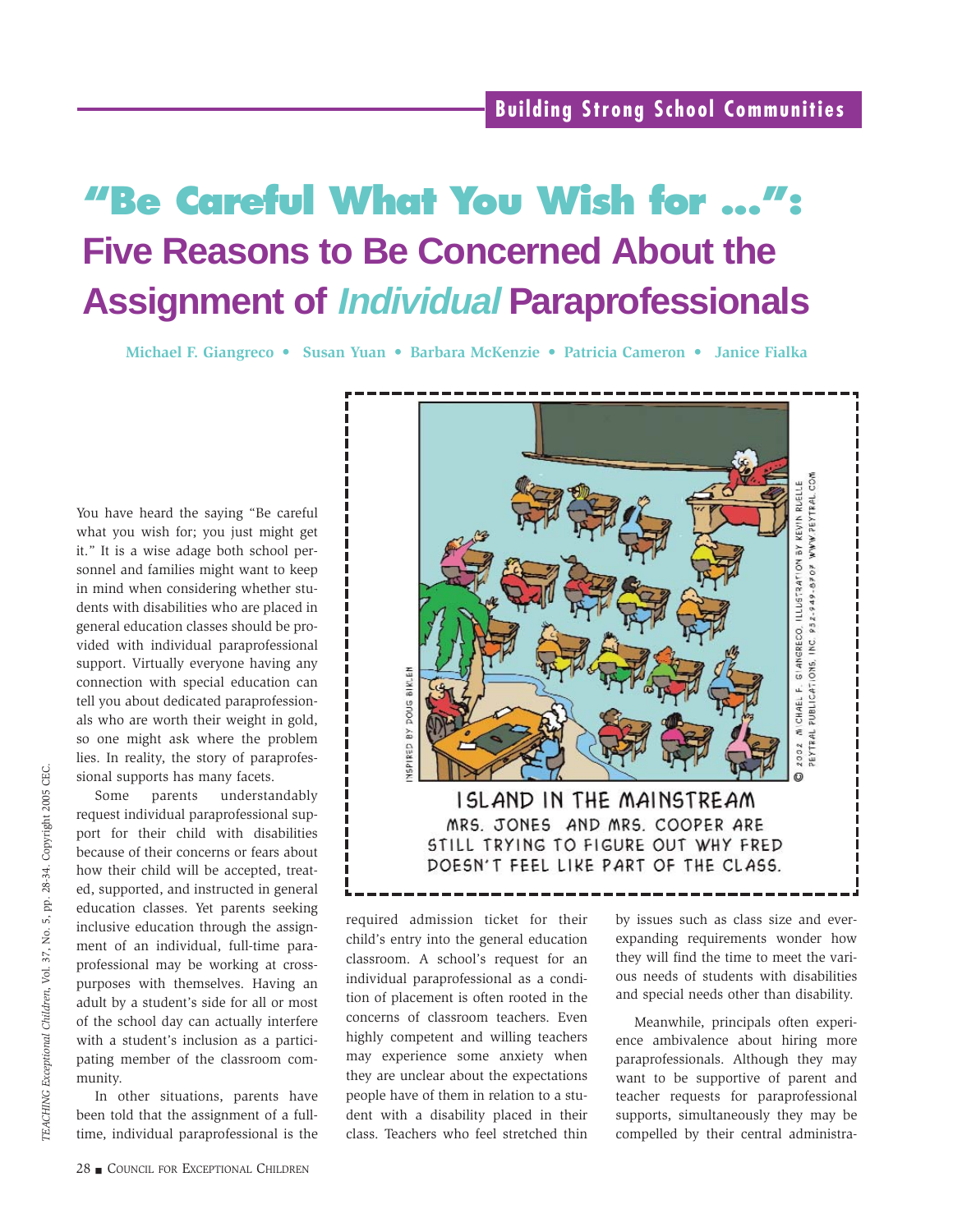#### **Beth's Story: "I don't want an aide!"**

When my daughter, Beth, started high school, the school personnel insisted she have a full-time paraprofessional, presumably because she has Down syndrome. It was a battle I wasn't willing to fight, so I agreed to it even though I felt it wasn't needed. Freshman year this arrangement worked out reasonably well. The paraprofessional was a young woman, not much older than Beth. She was skilled at giving her room and knowing when to back off.

During Beth's sophomore year, this paraprofessional was replaced by one who was on her like Velcro®! She was always telling Beth what to do, insisting she leave class early, and generally making a spectacle of their interactions. It wasn't long before Beth reacted uncharacteristically. She ran away from the paraprofessional, called her names, even left school and went home.

Though Beth's communication wasn't socially desirable, her intent was clear; but no one seemed to be listening. A month or so into the year, after this second paraprofessional quit, Beth's team met to decide what would happen next. Beth said she "...didn't like being bossed" and "... didn't want an aide." Her request was honored; Beth didn't have an individual paraprofessional for the rest of high school. The problem behaviors disappeared, and with no intermediary between her and the teachers, Beth was more academically connected. It made me feel even more strongly that we need to involve students in determining their own [need for] supports.

tion or school board to closely scrutinize services, given the dramatic increase in the numbers of special education paraprofessionals and associated costs.

This article attempts to illuminate paraprofessional issues by pursuing three primary purposes. First, we briefly summarize the potential benefits of providing paraprofessional supports. Second, we discuss five research-based reasons why school personnel and parents should be concerned about the assignment of individual paraprofessionals and illustrate them with three real-life vignettes (see Beth's Story, Erin's Story, Micah's Story). Third, we offer a set of considerations for educational teams as they attempt to link paraprofessional research with effective practice. We hope this article spurs constructive dialogue between parents and school personnel about the carefully crafted utilization of paraprofessionals, as well as about alternatives designed to reduce overreliance on individual paraprofessionals as a primary mechanism for supporting students with disabilities in general education classes.

# **Potential Benefits of Paraprofessional Supports**

The benefits of paraprofessional support have long been considered common sense. Busy teachers and concerned parents often appreciate the availability of a second adult to provide an extra set of helping hands, eyes, and ears in the classroom (Daniels & McBride, 2001; French & Chopra, 1999. Under the direction of qualified professionals, trained paraprofessionals can serve a variety of valued roles:

- Doing clerical tasks that free teachers to spend more time instructing students.
- Engaging in follow-up instruction, tutoring, or homework help.
- Providing supervision in group settings (e.g., cafeteria, playground, bus boarding).
- Assisting students with personal care needs (e.g., bathroom use, eating, dressing).
- Facilitating social skills, peer interactions, and positive behavior support plans.

For decades special educators have relied on paraprofessionals to help them teach their students with disabilities. Since paraprofessionals often live in the communities where they work, they

may provide cultural perspectives or speak the primary language of non-English-speaking students (Ashbaker, 2000). Many paraprofessionals provide thoughtful, creative input as valued educational team members.

# **Five Reasons to Be Concerned About Individual Paraprofessional Supports**

In self-contained special education classes, special education teachers and paraprofessionals work together in the same classrooms throughout the school day. This arrangement provides natural and ongoing opportunities for special educators to train, supervise, and mentor paraprofessionals. With the advent of more inclusive models of delivery of special education services, new issues are emerging regarding the training, utilization, and supervision of paraprofessionals, in part because special educators and paraprofessionals often spend much of their day in locations separated from one another. Listed below are five reasons, based on recent research regarding paraprofessionals in inclusive schools, that professionals and parents alike should be concerned about the assignment of individual paraprofessionals.

**Parents seeking inclusive education through the assignment of an individual, full-time paraprofessional may be working at cross-purposes with themselves.**

### **Reason 1: The least qualified staff members are teaching students with the most complex learning characteristics.**

\_\_\_\_\_\_\_\_

No strong conceptual basis can be cited for assigning the least qualified staff, namely, paraprofessionals, to provide the bulk of instruction for students with the most complex learning characteristics, nor does a research base suggest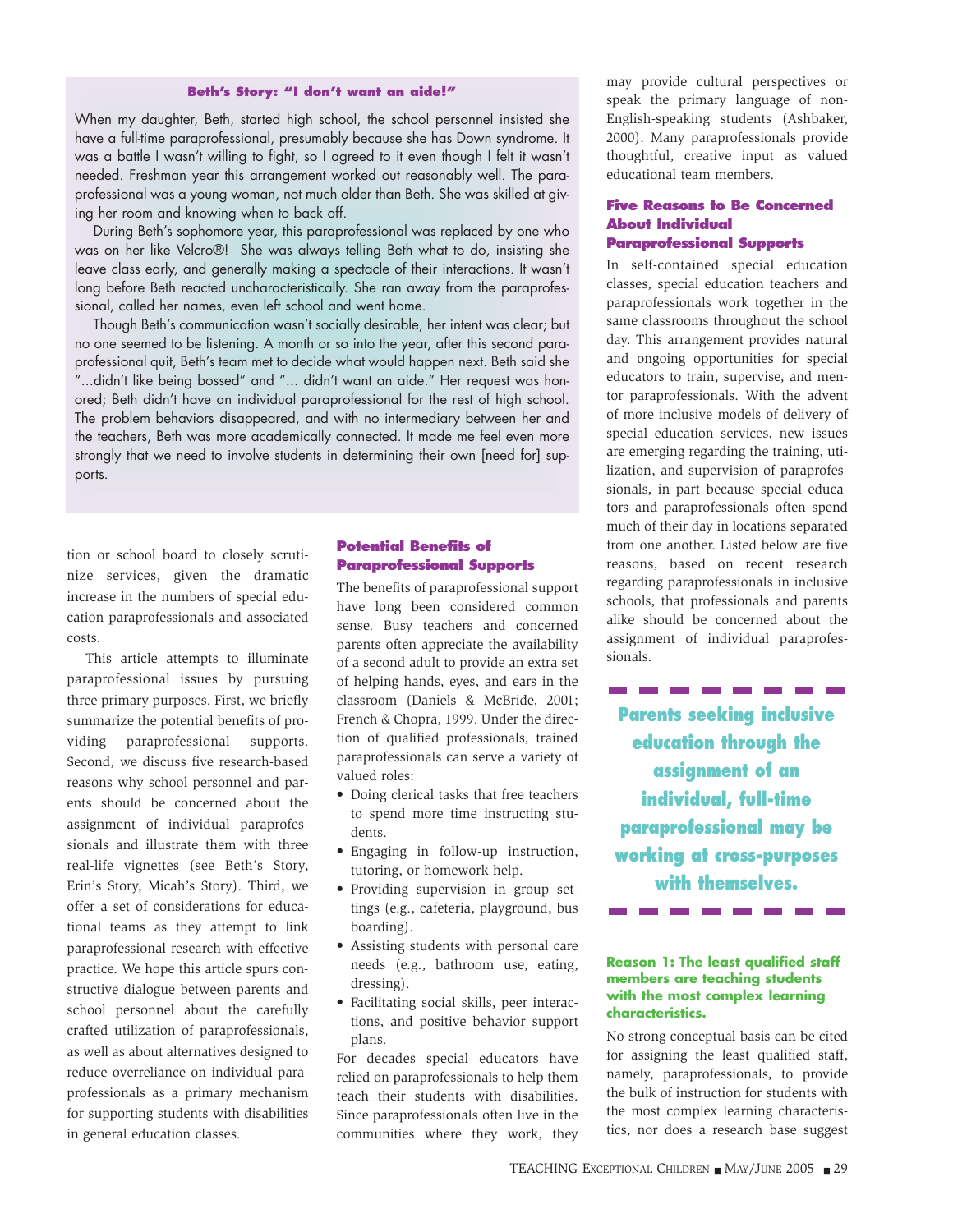| Table 1. Inadvertent Detrimental Effects of Excessive or Unnecessary Paraprofessional Proximity |                                                                                                                                                   |  |
|-------------------------------------------------------------------------------------------------|---------------------------------------------------------------------------------------------------------------------------------------------------|--|
| Category of Effect                                                                              | Description                                                                                                                                       |  |
| Separation from Classmates                                                                      | Student with a disability and paraprofessional are seated together in the back or side of the<br>room, physically separated from the class.       |  |
| Unnecessary Dependence                                                                          | Student with a disability is hesitant to participate without paraprofessional direction,<br>prompting, or cueing.                                 |  |
| Interference with Peer Interactions                                                             | Paraprofessional can create physical or symbolic barriers that interfere with interactions<br>between a student with disabilities and classmates. |  |
| Insular Relationships                                                                           | Student with a disability and paraprofessional do most everything together, to the exclusion<br>of others (i.e., teachers and peers).             |  |
| Feeling Stigmatized                                                                             | Student with a disability expresses embarrassment/discomfort about having a paraprofes-<br>sional; makes him or her stand out in negative ways.   |  |
| Limited Access to Competent<br>Instruction                                                      | Paraprofessionals are not necessarily skilled in providing competent instruction; some do the<br>work for the students they support.              |  |
| Interference with Teacher<br>Engagement                                                         | Teachers tend to be less involved when a student with a disability has a paraprofessional<br>because individual attention is already available.   |  |
| Loss of Personal Control                                                                        | Paraprofessionals do so much for the students with disabilities that they do not exercise<br>choices that are typical for other students.         |  |
| Loss of Gender Identity                                                                         | Student with a disability is treated as the gender of the paraprofessional (e.g., male student)<br>taken into the female bathroom).               |  |
| May Provoke Problem Behaviors                                                                   | Some students with disabilities express their dislike of paraprofessional support by display-<br>ing inappropriate behaviors.                     |  |

that students with disabilities learn more or better with paraprofessional support (Giangreco, Edelman, Broer, & Doyle, 2001). Recent research indicates that not only are special education paraprofessionals playing a prominent role instructing students with disabilities, they are engaging in roles for which they are questionably prepared (French, 1998; Minondo, Meyer & Xin, 2001; Riggs & Mueller, 2001). In some cases, individual paraprofessionals are left to fend for themselves, functioning as the primary teachers for students with disabilities and making the majority of day-to-day instructional and curricular decisions (Downing, Ryndak & Clark, 2000; Giangreco, Edelman, Luiselli, & MacFarland, 1997; Marks, Schrader & Levine, 1999). Having paraprofessionals assume such high levels of responsibility presents a double standard that likely would be considered unacceptable if it was applied to students without disabilities.

#### **Reason 2: Paraprofessional supports are linked with inadvertent detrimental effects.**

Although paraprofessional supports are undoubtedly offered with benevolent intentions, recent studies have linked excessive or unnecessary paraprofessional proximity with inadvertent detrimental effects, such as unnecessary

#### **Erin's Story: Coming Full Circle**

Erin began kindergarten fully included without an aide. By the end of first grade, the school decided to provide part-time paraprofessional support, which continued through grade school. As if the transition to middle school wasn't traumatic enough, the new teachers decided the best way to support Erin was to place her in a class for students with developmental disabilities. Though Erin stayed in the general education class, to appease the teachers, a full-time aide was assigned. Again, this wasn't an IEP team decision based on Erin's needs; it was school politics. After receiving reasonably unobtrusive support in sixth grade, seventh was a different story. The new aide had the attitude that she could teach better than any general or special educator. Ironically, it was this aide's success in alienating the teachers that opened the door to discussions about using less paraprofessional support, in just three classes. That was Erin's best year in middle school; finally we were going in the right direction!

High school arrived, and again the school wanted Erin to have a full-time aide attend general education classes with her. Fortunately, or maybe unfortunately, they hired the "best aide ever!" All of us depended on her, as it turned out, a bit too much. When the "best aide ever" left, as they often do, our [over]dependence on her became all too clear. Finally we began to explore natural and alternative supports that reduced the need for paraprofessional time in several classes. Almost immediately, the teachers commented that Erin was interacting more with her classmates and taking responsibility for her own learning; they were surprised at how much she could do. This year Erin has her best grades ever and loves being a "cool senior"!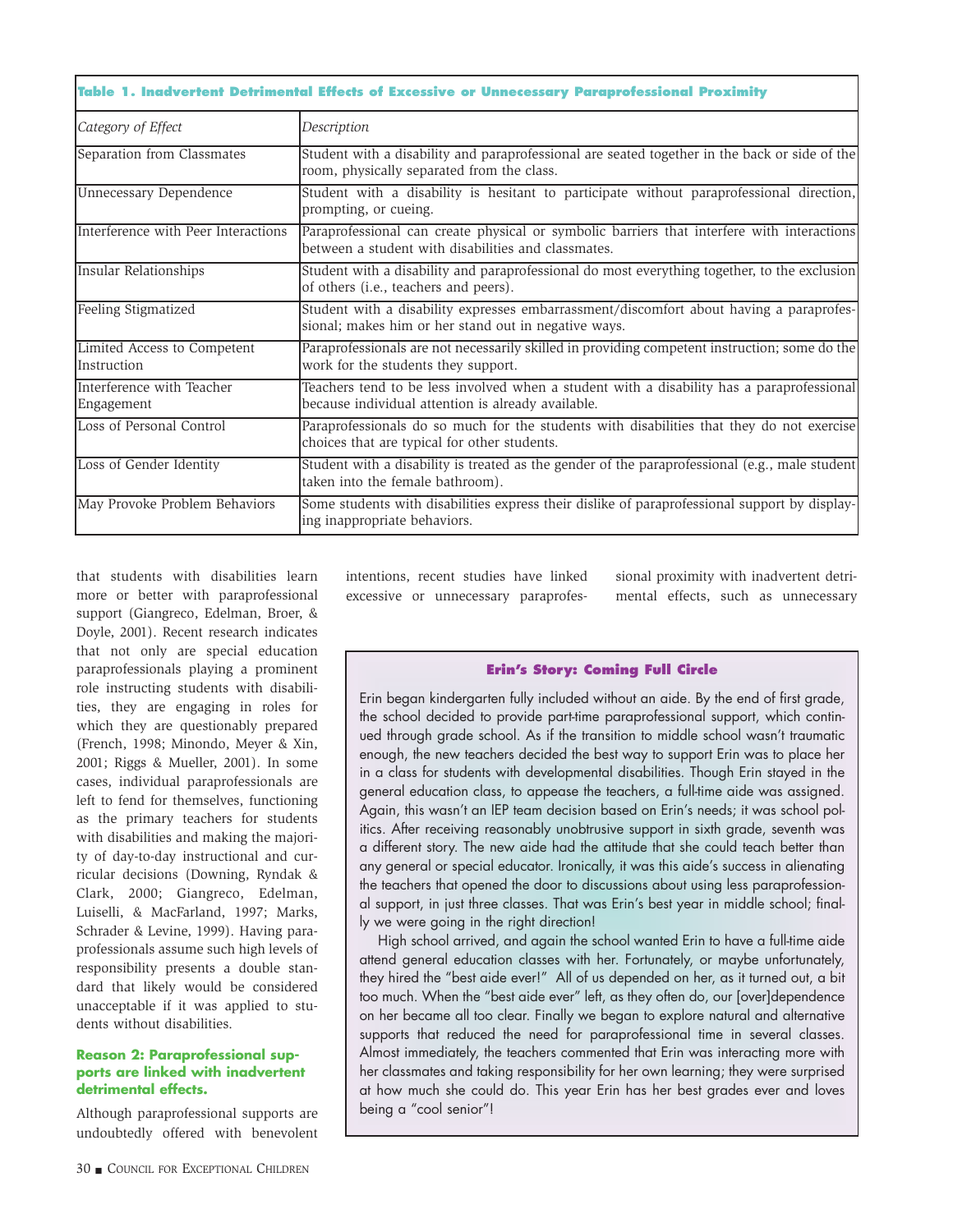dependence and interference with peer interactions (see Table 1; Giangreco, Broer & Edelman, 2001; Giangreco et al., 1997; Hemmingsson, Borell, & Gustavsson, 2003; Skar & Tamm, 2001). Even studies that have reported positive aspects of close proximity (Werts, Zigmond, & Leeper, 2001) or mixed data on the effects of proximity (Young, Simpson, Myles, & Kamps, 1997) have raised concerns about whether students are unnecessarily dependent on individual paraprofessionals.

**The least qualified staff members are teaching**

**students with the most complex learning characteristics.**

# **Reason 3: Individual paraprofessional supports are linked with lower levels of teacher involvement.**

The attitude of a classroom teacher toward, and level of involvement with, his or her students who have disabilities is arguably one of the single most crucial variables affecting the success of inclusive placements. An observational study of three primary grade children with autism in inclusive classrooms reported teacher initiations with those students were more frequent when their individually assigned paraprofessionals were not in close proximity to them (Young et al., 1997).

Understandably, busy teachers tend to work with other students when they know the student with a disability already has individual attention. Recent research has documented that the assignment of an individual paraprofessional to a student with a disability often co-occurs with lower levels of teacher engagement, whereas the use of a classroom paraprofessional, under the direction of the teacher, more often cooccurs with higher levels of teacher engagement (Giangreco, Broer, & Edelman, 2001).

#### **Micah's Story: The Power of Peers**

Over the years, our son Micah has benefited from the support of several talented paraprofessionals. Yet as he moved through school, we felt ambivalent. We knew Micah needed some extra help in the classroom, but we also knew the more he was surrounded by adults, even well-meaning ones, the harder it would be for peers to connect with him. Adults encircled him and often, though unintentionally, became a wall separating him from his peers—a wall most teenagers would not easily climb over.

We were fortunate to learn about a program where peers without disabilities received credit to serve as mentors to support some of the learning needs of their classmates with disabilities. Under the direction of a special educator, a skilled paraprofessional provided coaching to peer mentors. This coaching allowed the paraprofessional to step back, which resulted in several of Micah's classmates moving closer and interacting with him in new and unexpected ways. During a team meeting, Beth, one of Micah's peers, mentioned she sometimes had a hard time helping him focus on a particular teacher's lectures. She blurted out, "You know what! Sometimes this teacher can be boring—a lot of us have a hard time paying attention in her class. The real difference is that Micah doesn't know how to act as if he's paying attention." Laughter filled the air. Beth blushed and quickly apologized for revealing something negative about this well-liked teacher. The next step for Micah was practicing "paying attention" behaviors,and who better to teach him than genuine inhabitants of the teen world—his peers? Working together strengthened the new bonds they were developing. It also gave the teachers some food for thought.

A real turning point was the day an insensitive substitute teacher mimicked the way Micah said his name in front of the class. Oliver, Micah's peer tutor, leapt out of his seat, rushed to the teacher's desk, and demanded that he stop! This call for respect was much more powerful coming spontaneously from a friend than it would have been coming as feedback from an adult. This incident helped Oliver realize, somewhat to his own surprise, just how much Micah's friendship meant to him. Equally as important was the impact that Oliver's actions had on others. Afterward, several students began approaching Micah in more engaging ways. Oliver nurtured these interactions and demonstrated how to keep a dialogue going with Micah beyond "Hey, what's up?" Oliver was truly a link between Micah and his other classmates.

#### **Reason 4: Teachers, parents, and students may not be getting what they deserve and expect.**

Are classroom teachers, parents, and students getting what they deserve and expect? Do they have access to paraprofessionals who are appropriately trained, supervised, and operating under the direction of a qualified special educator or teacher? Too often the answer is "No." Data indicate that too many paraprofessionals are inadequately trained and supervised (Downing et al., 2000; French, 1998; Riggs & Mueller, 2001). Some are unskilled or underskilled in the academic subjects in which they are asked to support students (Giangreco, Broer, & Edelman,

2002). In French's (2001) study of 321 special educators, 81% of them reported that they do not plan for their paraprofessionals; among the 19% that did so, the planning was primarily through oral instruction rather than written plans. This study also reported that teachers who typically were not trained in supervision of adults were reluctant to supervise paraprofessionals. This finding was extended in a more recent study on the competence of teachers to direct the work of paraprofessionals (Wallace, Shin, Bartholomay, & Stahl, 2001). Although participants agreed that the extensive set of supervisory abilities presented in the study were important, "the competencies were not observed as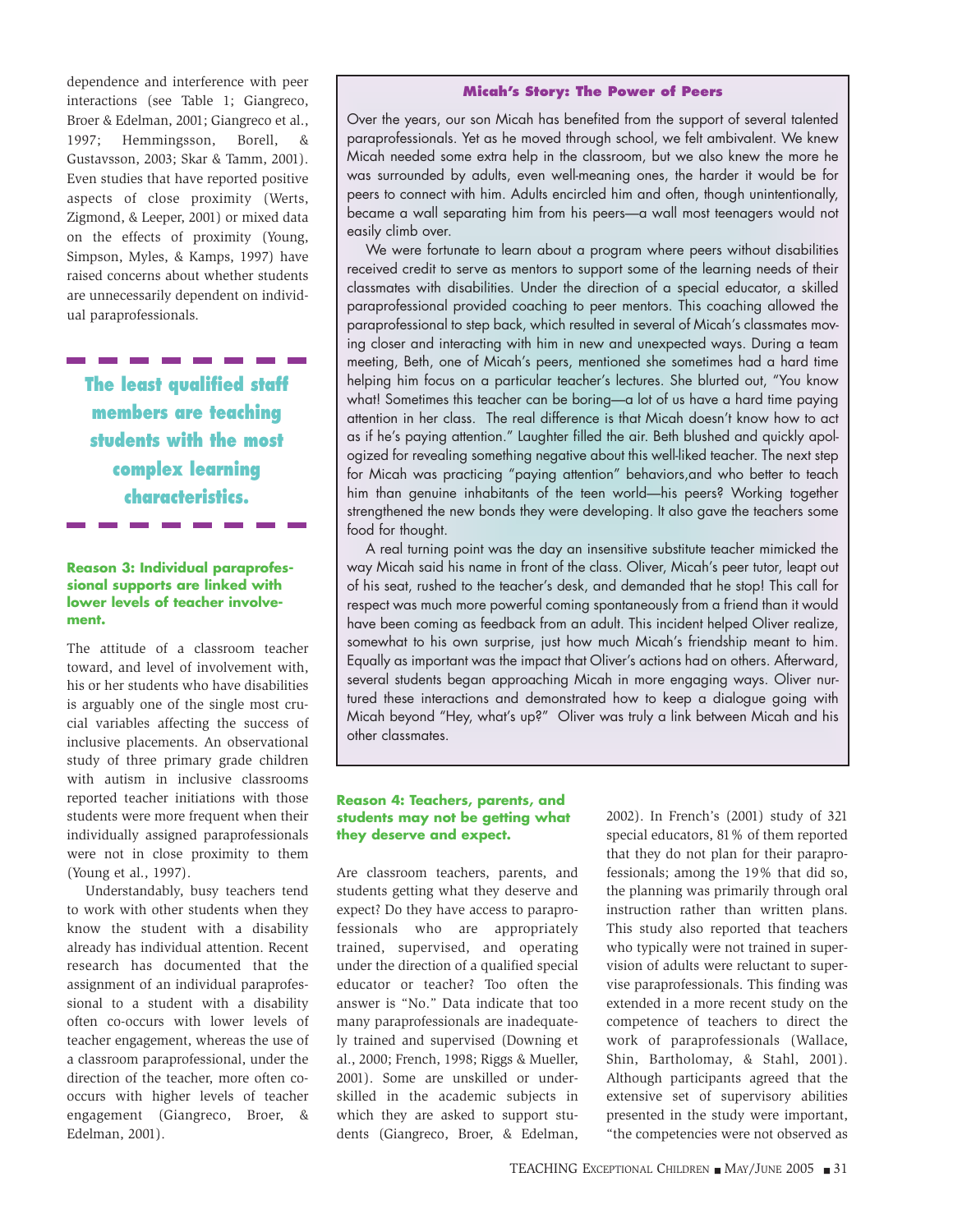

frequently as their perceived importance" (p. 520) because of lack of preservice preparation or professional development of teachers on supervisory practices.

Although the expectation that students with individual paraprofessional support would receive more intensive instruction than peers may seem logical, a recent study (Giangreco & Broer, in press) presents contrary findings. In this study individual paraprofessionals reported spending less time in instruction (37%) than did group paraprofessionals (50%). These same individual paraprofessionals reported spending 24% of their time self-directed, without professional guidance. In part, this study suggests that this situation exists because many special education teachers who are responsible for supervising paraprofessionals have less than optimal working conditions (e.g., large caseloads, extensive paperwork, several paraprofessionals to supervise across multiple classrooms and grade levels).

# **Reason 5. Providing paraprofessional supports may delay attention to needed changes in schools.**

Although shifting more responsibilities to paraprofessionals may seem advantageous because it relieves certain pressures on teachers and special educators, in and of itself, this relief should not be confused with effective education for students. Having paraprofessionals assume ever-increasing levels of responsibility for student learning may actually delay attention to needed changes in general and special education.

The findings of Marks et al. (1999) highlight these concerns by indicating that paraprofessionals (a) bore the "primary burden of success" (p. 318) for included students with disabilities; (b) felt part of their role was not being a "bother" to teachers; (c) provided daily

**Recent studies have linked excessive or unnecessary paraprofessional proximity with inadvertent detrimental effects.**

curricular modifications, sometimes "on-the-spot" with little or no support from teachers; and (d) sensed being solely responsible for inclusion of the students with disabilities. Will more teachers have opportunities to shift their roles from gracious host to engaged teacher if paraprofessionals continue to function as primary instructors? Will schools be as motivated to address the capacity of classroom teachers to differentiate instruction for mixed-ability groups if paraprofessionals continue to make many day-to-day curricular decisions? Will the working conditions of teachers and special educators be addressed soon enough or sufficiently if the pressure on them is kept just below the boiling point by shifting more responsibilities to paraprofessionals? Too often the ways we currently use paraprofessionals make too easy the tendency to delay important actions and changes that could benefit students with disabilities as well as their peers without disabilities.

# **Considerations for Educational Teams**

As schools continue their positive and appropriate efforts to improve the training, support, and supervision of paraprofessionals, we think it would be a mistake to believe that such changes alone will address the fundamental concerns that have led to their burgeoning and sometimes inappropriate utilization. Additionally, we think that to simply change from advocating for more paraprofessionals to advocating for fewer of them would be a mistake. Rather, we need a shift to advocate for exploring different supports that focus on strengthening collaboration between general and special education, building capacity in general education, and placing more reliance on natural supports. Listed below are five initial ideas for educational teams to consider.

1. Extend the conversation in your school community about the support of students with disabilities in general education. Ask teachers what they need to shift from primarily hosting students with disabilities to being engaged teachers of those students. Ask special educators what they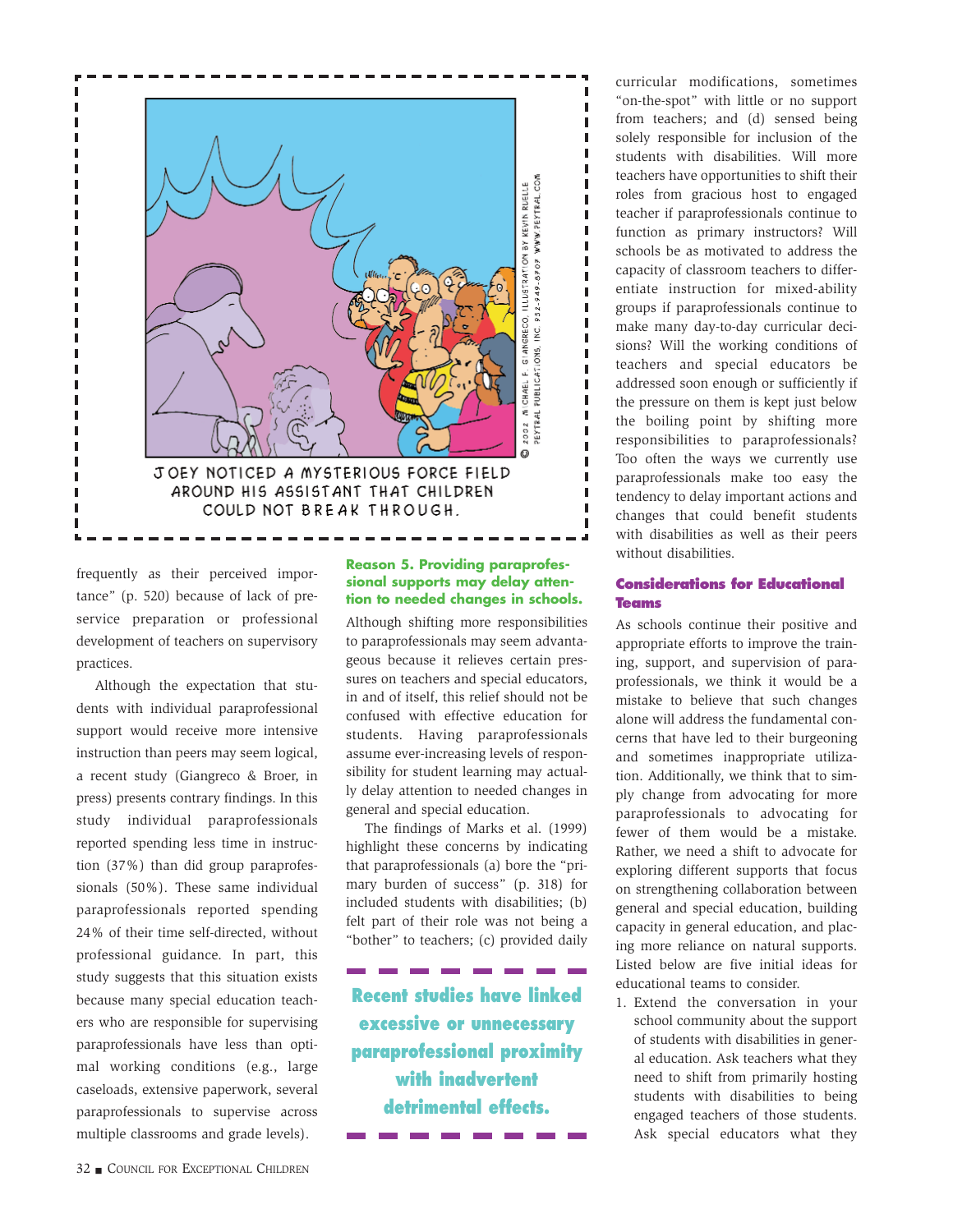need to better support students in general education classrooms (e.g., narrowing the range of grades supported, attention to caseload issues, assistance with paperwork). Ask both constituencies who should be supervising paraprofessionals and how. This conversation can occur informally among colleagues or more formally at faculty or community meetings, through teacher study groups, or by establishing a crossconstituent schoolwide task force.

- 2. Scrutinize current roles and practices of paraprofessionals, and consider whether they are truly appropriate. This examination can be accomplished by having teachers, special educators, and paraprofessionals (a) analyze the tasks they engage in, (b) determine whether their respective training and/or skills match the tasks, and (c) make a plan for addressing any discrepancies between their skills and the tasks. In some instances this scrutiny may result in additional training for any of the team members or may lead to a shifting of responsibilities. In considering any shifts in responsibilities, teams are encouraged to limit the utilization of paraprofessional supports to only those specific situations in which, after exhausting more natural possibilities, it makes the most sense. For example, if providing homework support or being accompanied between classes can be appropriately accomplished with peer supports, it should not be delegated to a paraprofessional. Individualization and accounting for unpredictable events will require ongoing teamwork. In reference to existing practices, ask the following question to help identify double standards: Would the practice be acceptable if the students did not have disabilities?
- 3. Collaborate with families by seeking to understand their concerns that lead to their requests for paraprofessional supports. This collaboration can be accomplished through group meetings at which parents are invited to participate in conversations about paraprofessional issues with

school personnel or on an individual basis, one family at a time. When a family has requested individual paraprofessional support, be direct in asking parents why they believe this level of support is needed. Their responses will allow the school to tailor supports in an effort to meet a student's needs. For example, if a parent is concerned that the classroom instruction will be too difficult for their child to comprehend, then merely assigning a paraprofessional may not address that concern. A forum for parental input will give the teacher and special educator an opportunity to explain how they intend to collaborate on curricular and instructional accommodations. Sharing written information with parents about the pros and cons of paraprofessional supports can be helpful, as can working with them as full team members in an effort to reach consensus on the array of options for supporting their child's education in the general education classroom.

- 4. Explore ways to involve students with disabilities in contributing to, and making decisions about, their own supports. In instances in which students have limited language skills, the involved adults and peers need to pay close attention to whatever forms of communication the students use in an effort to understand their meaning. We should not assume certain students need paraprofessional supports merely because of their looks or labels; this assumption presumes that the need for paraprofessional support is embedded in the characteristics of the student. A more appropriate approach might be to first consider modifying the characteristics of the school, classroom, and staff (e.g., attitudes, teaching formats, student groupings, resource distribution) in an effort to build a stronger classroom community for all types of students.
- 5. Consider alternatives to paraprofessional supports (e.g., peer supports, resource reallocation, building capacity, and ownership of profes-

sional educators to support students with disabilities) in ways that benefit a wider range of students with and without disabilities (Giangreco, Halvorsen, Doyle, & Broer, 2004). One way to accomplish this outcome

**The ways we currently use paraprofessionals make too easy the tendency to delay important actions and changes that could benefit students with disabilities.**

is using a schoolwide planning tool that guides school teams to examine their own status in regard to paraprofessional issues, self-assess on a set of schoolwide practices, and select individualized priorities for action (Giangreco & Broer, 2003).

#### **Final Thoughts**

Collectively, the five aforementioned actions are meant to affirm the expectation that all students deserve access to highly qualified teachers and that collaboration among professionals and families is essential. The stories of Beth, Erin, and Micah serve as additional reminders of the importance of (a) listening to our students' verbal and nonverbal communication, (b) providing opportunities for self-determination, (c) encouraging normalized experiences, and (d) exploring natural supports (e.g., peers). Working together, school personnel and families hold the keys to finding the individualized balance between judiciously determined paraprofessional supports and emerging alternatives.

#### **References**

- Ashbaker, B. (2000). Bilingual paraeducators: What we can learn from Rosa. *NASSP Bulletin, 84*(612), 53-56.
- Daniels, V. I. & McBride, A. (2001). Paraeducators as critical team members: Redefining roles and responsibilities. *NASSP Bulletin, 85*(623), 66-74.
- Downing, J., Ryndak, D., & Clark, D. (2000). Paraeducators in inclusive classrooms.